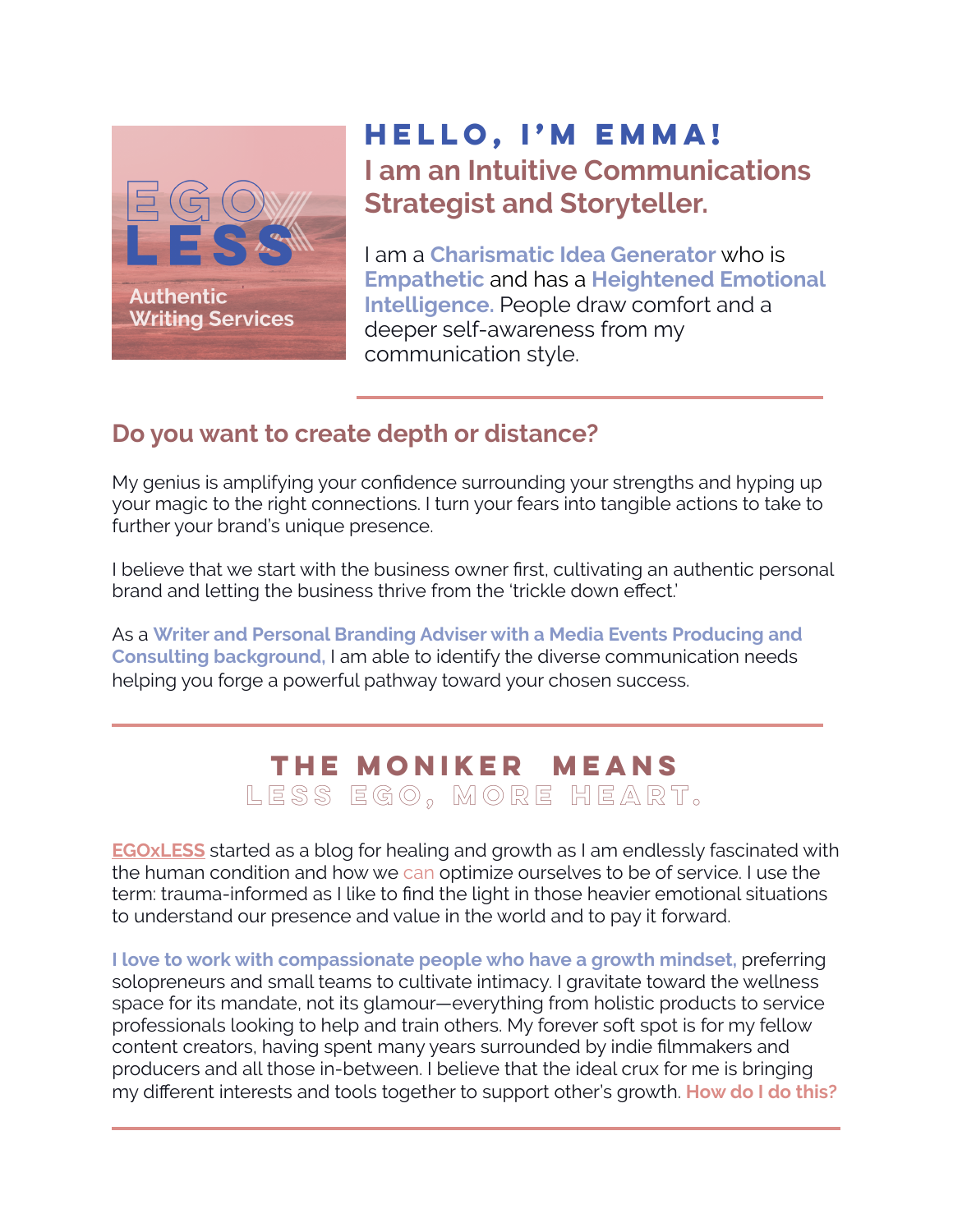# **Service Packages**

# **THe Foundations:**

### **Intuitive Content Strategy Session**

\$400/one 2 hour meeting + prep and follow-up (or quarterly sessions \$1200 for 12 months)

Idea Generation at its finest. I focus on getting to know you and help you build your personal brand to shine through in your business. We will discuss the types of content best suited for your promotion, matching it with the energy you can (and want) to give to it.

My process blends my archetypes of Momager, Entrepreneur, Coach and Friend, with a little bit of woo woo mixed into my professional savvy. I will send you an assessment in advance, which includes: 12 month professional goals, personality profiling info such as Myers Briggs, Human Design, and we get a little astrological in the meeting.

Following your completion of the assessment, we will have a 2 hour strategy meeting. I will wrap up by sending you a Brand Communication Dossier based on our dialogue with communication strategies as next steps so that you can take inspired action. I will also follow-up with any applicable content, resources or referrals.

\*I also hold these sessions for individuals in a business to cultivate better communication within the team. Please inquire about Corporate Services.\*

\*If any of my ideas bring forth business growth, we will arrange an ongoing commission structure.<sup>\*</sup>

#### **Thoughtful Webpage Copy**

\$1000/4 pages, max 800 words

Having written my own and multiple other client's webpage copy, it's important to have solid copy for better SEO direction to your site and showing up on Google. There are some finite details to use here in order to make this happen, and I've determined what they are from direct experience. **Think like you're the one searching for something then be that masterful writer.** 

- Your 4 main webpages with copy written from scratch (Home, About, Services, Contact)
- Client provides content and parameters (creative brief will be provided)
- SEO optimized (client provide keywords + additional sourcing)

#### **SEO Optimization of site only, NOT new content - \$100 per page**

**Add-ons:**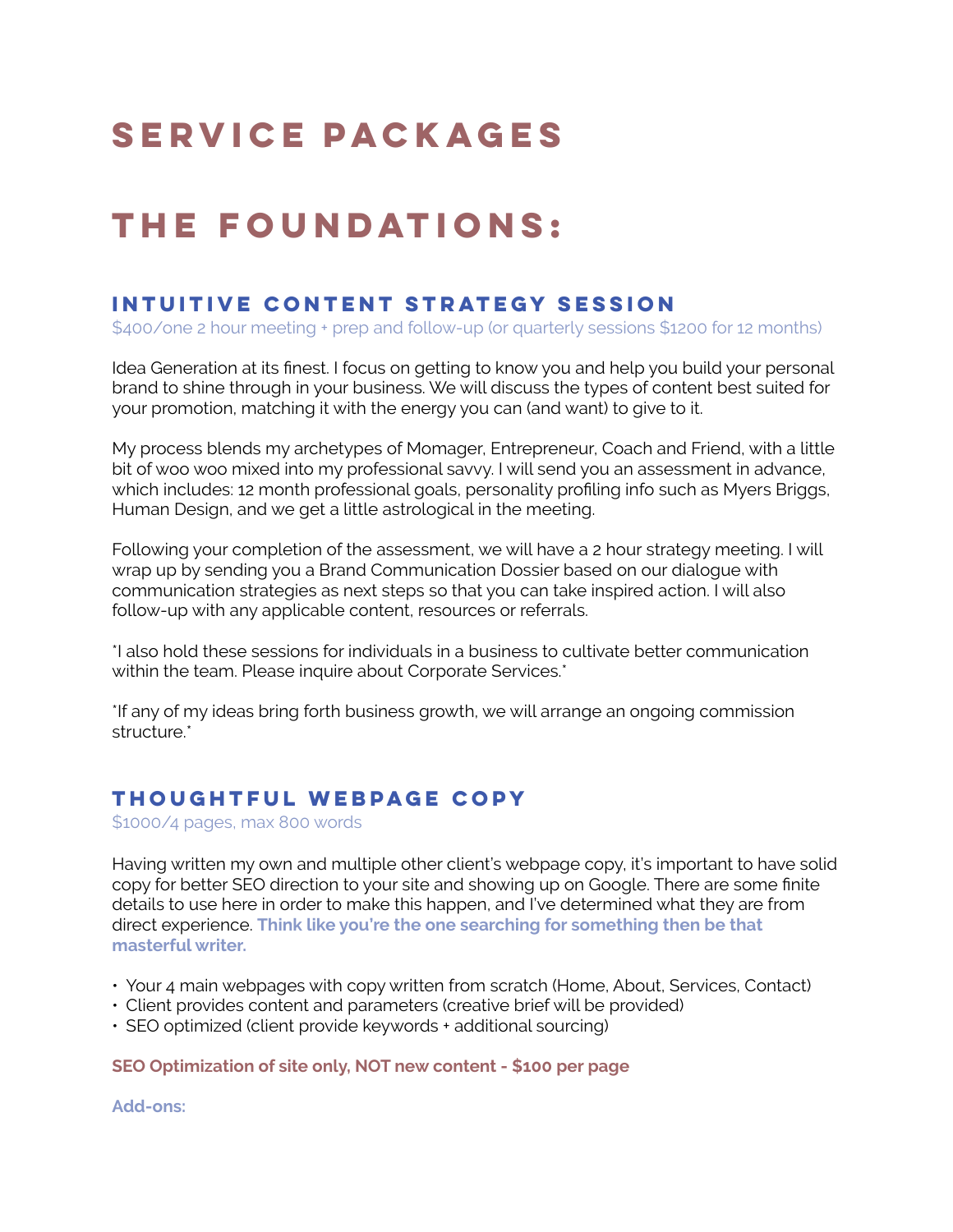-Additional pages - \$150 each -Sales/Landing pages \$175 each -Product pages/captions - \$80 each -Any pages requiring more copy for SEO will be subject to the \$0.15 per word additional fee -Client to provide desired keywords for SEO SEO Optimization of site only

#### **Genuine Bio Writing**

\$300/long + short-form/one-time project

I love to help people communicate their authenticity and see where I can provide them with more confidence from my perspective. Similar to the Content Strategy Session, and the Webpage Copy, I will write your Biography for your website and a short-form version for LinkedIn or similar professional platforms for your professional promotion.

This can be a one-off project separate from the items above (or an add-on) and the goal is to help you better identify your assets to promote to the world in an authentic way.

#### **Branding Dossier**

\$2500/one-time project

This Dossier is a hybrid package. It will begin with the Intuitive Content Strategy Session, and found in this extended and comprehensive version of the branding dossier, it will include webpage copy, an SEO keywords list for future use, your bio (short and long-form) and an aesthetic mood board, including colour palette, fonts and other symbolism.

You can take this dossier directly to a web designer outlining all that they are looking for from a client. Whether this is you growing your personal brand or you need help jumpstarting your new business plan toward presentation, this package will equip you with all you need to go to a web designer of your choice.

# **Recurrings**

#### **Brand Storytelling**

\$2500+/monthly rate/custom package

You are within the Media and/or Wellness space and you want to cultivate a stronger presence for your business + associated personal brand. Let's tell your authentic story, weaving the correlations between you and your biz and also create new outside of the box opportunities for growth. This hybrid package of Content Creation/Marketing/Publicity includes:

- Mini-strategy sessions for brainstorming new ideas (1 hour biweekly)
- Action plans designed and implemented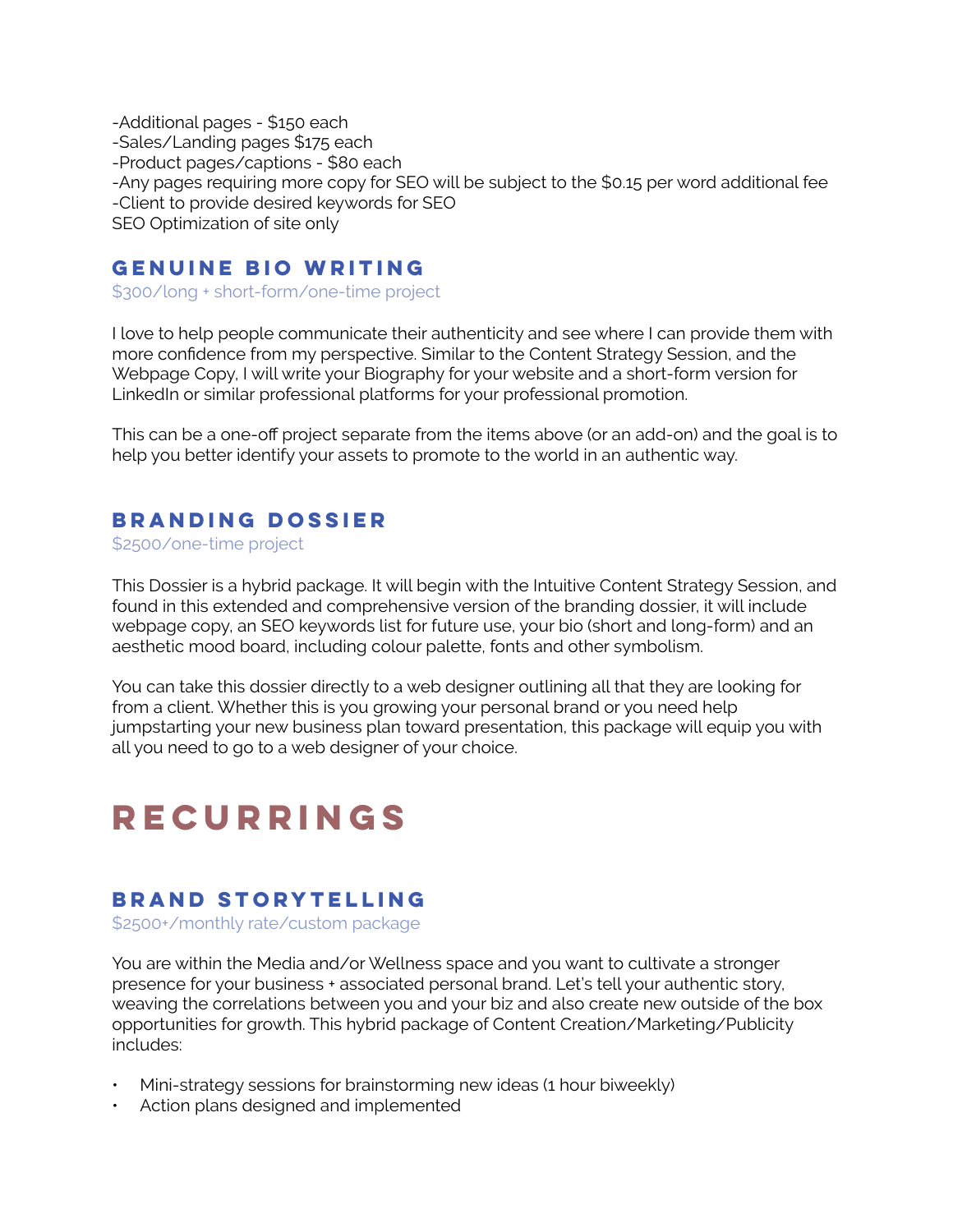- Blogs for site (other publishing opportunities source)
- Social Media Copy + content calendar created 2 4 posts weekly + additional guidance
- Website Copy SEO refresh quarterly (as needed)
- Cultivating Media Relationships and Publicity outreach
- Any additional written copy such as press releases, articles and other promotional materials. \*I reserve the right to publish any pieces under my byline whilst representing you.\*

This monthly service is recommended for quarterly, 6 months or a year to see the evolutionary process. Please note that there will be an associated non-refundable 25% deposit reflective of the number of months of service determined.

#### **Resourceful Blogging**

\$500/month/4 posts

My main squeeze, blogging. EGOxLESS started as a blog and has evolved, and blogging for others has been the launching into all this magic. I would like to think that I have this practice down to a science.

- Up to 800 words
- Formatted accordingly
- SEO optimized (client provide keywords + additional sourcing)
- Images sourced (if you have a stock photo account, please provide access.)

#### **Add-ons:**

-Additional words over 800, \$0.15 per word (1000 word post is \$155 as an example)

- -Graphic designed images/Original photos + edits \$45/each
- -Social Media captions created in tandem \$35/each for Copy

-Customizable for biweekly and monthly blog posts as well.

### **Engaging Social Media Content**

\$550/month/12 posts max (repurposed on all platforms)

It's often difficult to write your own social media content, and it can become a pain if you have a multitude of other moving parts at play. Let's connect over your branding voice and put out insightful and engaging content on a schedule that suits your needs.

- 1 caption written and translated to up to 4 platforms (same post tailored to different social profiles, equals a single post)
- Client provides imagery image sourcing or graphic design

#### **Add-ons:**

-Graphic designed images/Original photos + edits \$45/each